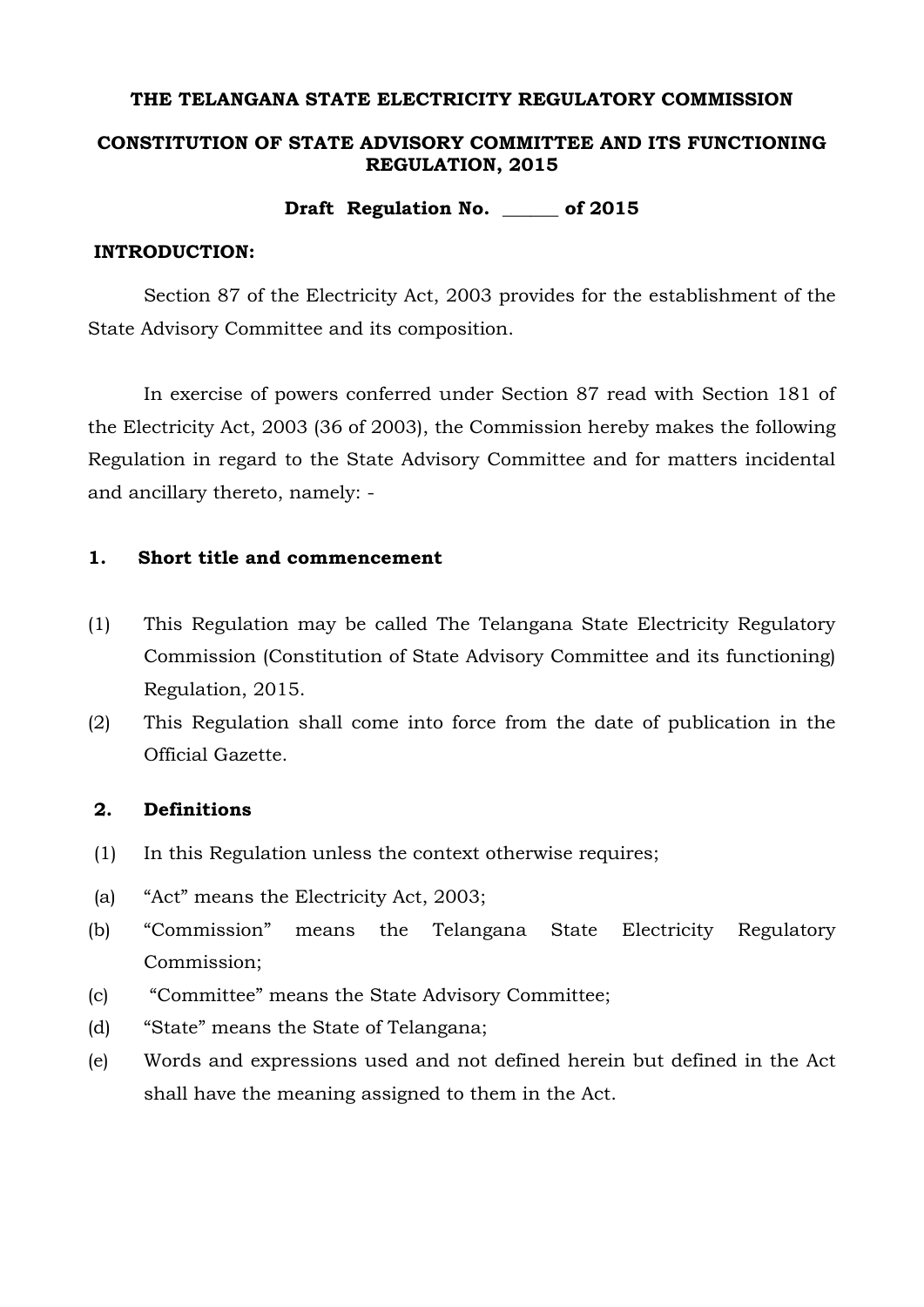## **3. Constitution of the Committee**

- (1) The Committee shall consist of not more than 21 members to be nominated by the Commission from time to time consistent with Section 87 of the Act.
- (2) The Commission may appoint members to represent the interests listed as under -
	- (a) Consumers of electricity
	- (b) Commerce
	- (c) Industry
	- (d) Transport
	- (e) Agriculture
	- (f) Labour
	- (g) Non-governmental organisations in the Electricity sector
	- (h) Academic and Research bodies in the Electricity sector
- (3) The Members of the Committee shall be nominated for a period of three years.
- (4) A member other than the ex-officio member, who fails to attend three consecutive meetings of the Committee without prior intimation to the Commission and without valid reasons for his absence, shall cease to be a member of the Committee.
- (5) The Chairperson of the Commission shall be the ex-officio Chairperson of the Committee and the members of the Commission and the Secretary to State Government in charge of the Ministry or Department dealing with consumer affairs and public distribution system shall be the ex-officio members of the Committee.

# **4. Secretary of the Committee**

- (1) The Secretary of the Commission shall be the ex-officio Secretary to the Committee.
- (2) It shall be the duty of the Secretary to convene the meetings of the Committee with the permission of the Chairperson and to give to the members thereof, unless otherwise specifically directed by the Chairperson, not less than 14 days' notice in writing of the date, time and place of the proposed meeting.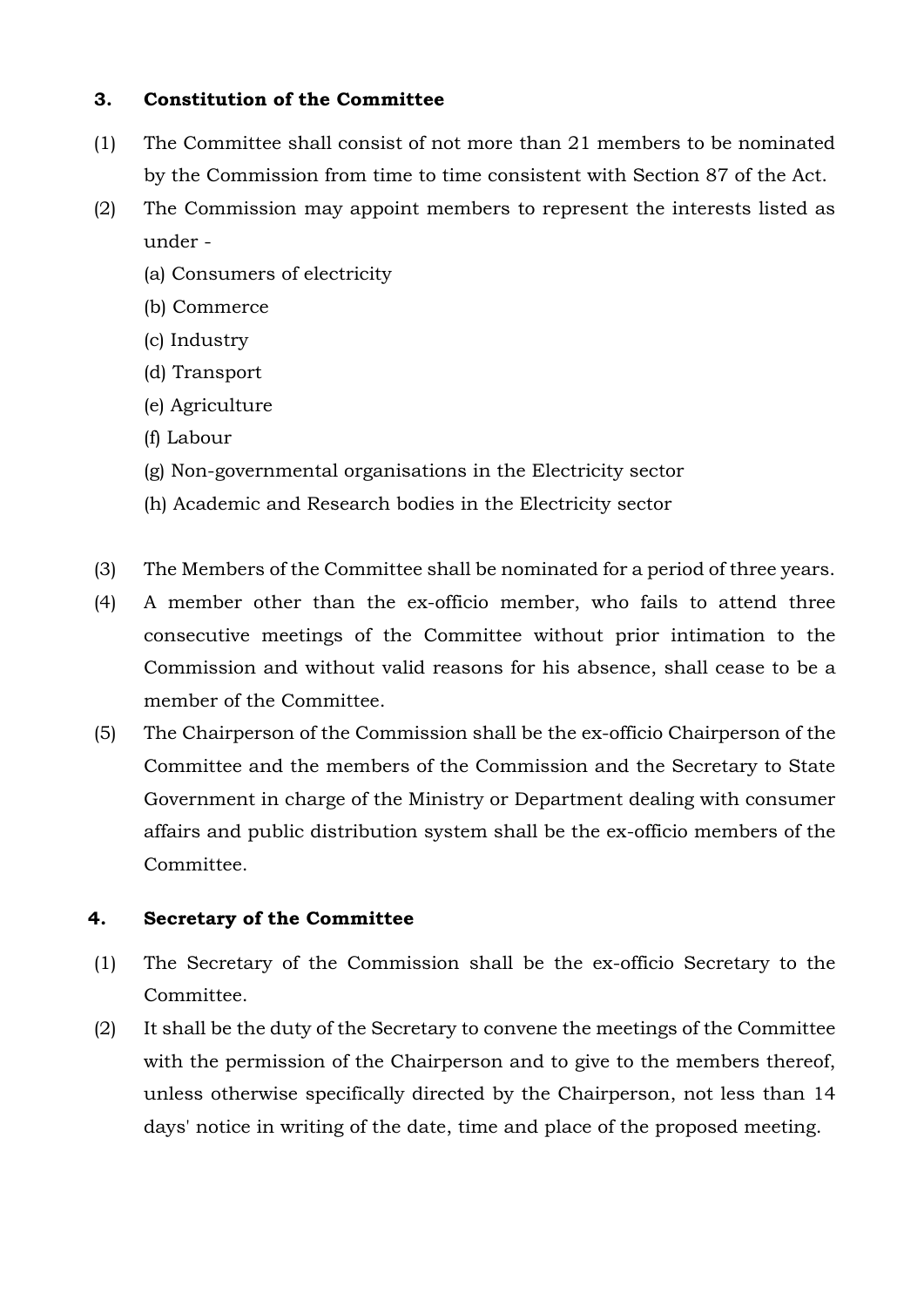## **5. The Objects of the Committee**

- a) The Committee's objects are as stipulated in Section 88 of the Act.
- b) The Committee may adopt such other objects as may be expedient for benefit of the electricity industry and are within the provision of the Act 2003.

# **6. Proceedings of the Committee**

- (1) The proceedings of the meetings of the Committee shall be recorded in a minute book to be kept for the purpose and shall be signed by the Chairperson of the meeting at the next succeeding meeting or at any time before such succeeding meeting.
- (2) The Committee shall meet at least once in every three months.
- (3) The quorum for the commencement of a meeting of the Committee shall be one third of the Members of the Committee at the relevant time..
- (4) The meeting, after such Commencement with a valid quorum can be continued even if during the meeting the number of participating members reduces below the quorum.
- (5) If there is no quorum at the commencement of the meeting no business shall be transacted and the Chairperson of the meeting may adjourn the meeting to another date. No quorum shall be necessary at an adjourned meeting.
- (6) At the adjourned meeting the agenda proposed for the meeting which was adjourned shall be considered first before other matters are taken up for consideration.
- (7) No proceedings of the Committee shall be invalid by reason merely of a vacancy existing in the Committee or by reason of non-receipt of the notice or the agenda papers by any member of the Committee or by reason of any irregularity in the conduct of the business of the meeting.
- (8) Unless the Commission otherwise notifies, all meetings of the Committee shall be held at the Office of the Commission.

# **7. Fees and allowances for members of the State Advisory Committee**

(1) A member of the Committee other than an ex-officio member shall be entitled to a fee of Rs. 1000/- (Rupees one thousand only) for each sitting.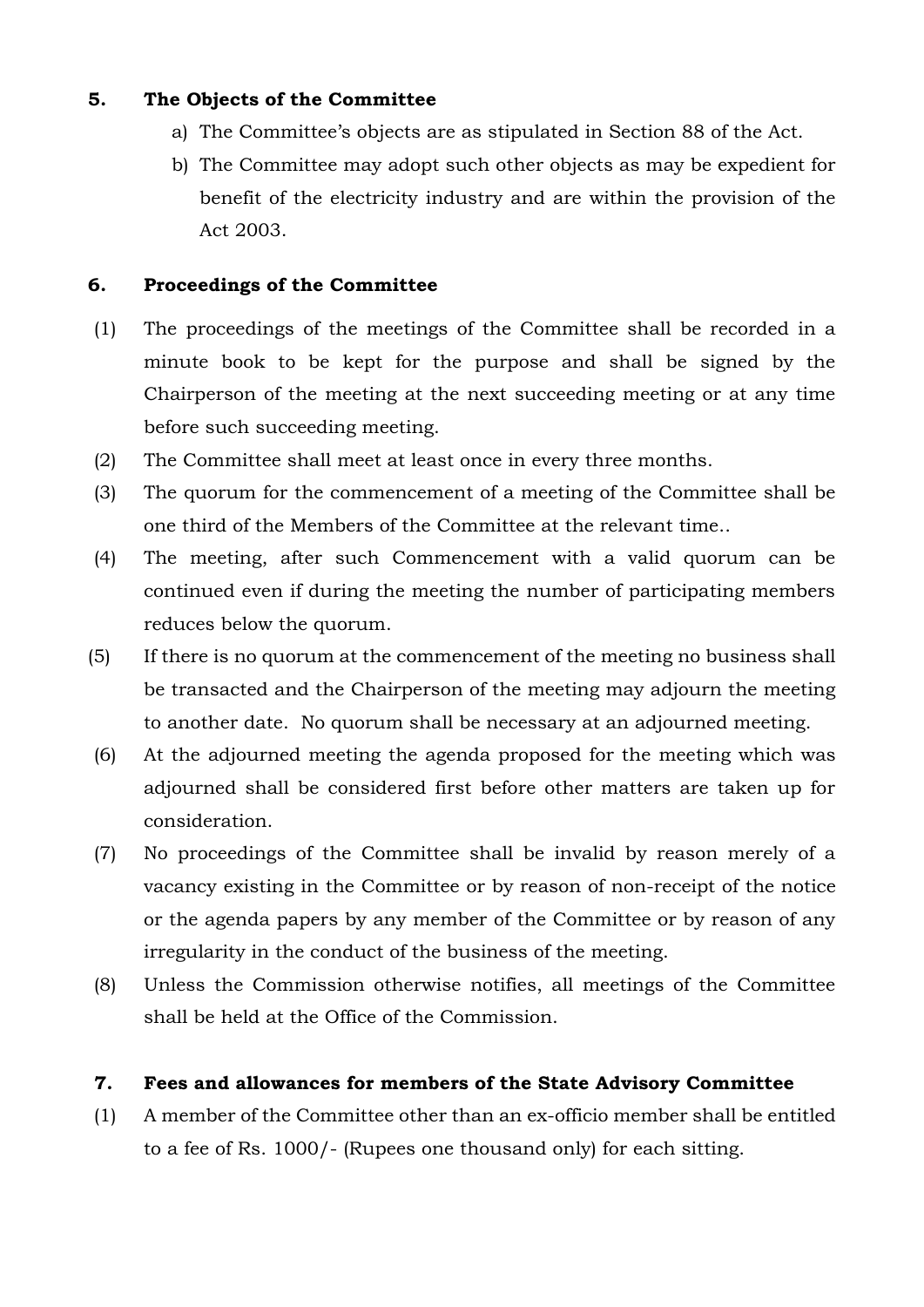(2) A member of the Committee attending the meeting of the Committee shall be entitled to allowances for traveling and stay as the Commission may decide from time to time.

## **8. Resignation of Member**

A member of the Committee other than an ex-officio member may, by a written notice to the Secretary of the Commission resign from his office and it shall come into effect from the day the Chairperson of the Commission accepts the same.

### **9. Removal of member**

- (1) The Commission may remove any member of the Committee other than an ex-officio member, who:
	- (a) has been adjudged as insolvent; or
	- (b) has been convicted of an offence involving moral turpitude; or
	- (c) has become physically or mentally incapable of acting as a member; or
	- (d) has conducted himself in a manner or has so abused his position as to render his continuance as a member prejudicial to public interest or to the objects and purpose of the Act.
- (2) The member who is proposed to be removed under sub-clause (1) above shall be given an opportunity to represent his position to the Chairperson of the Commission.

# **10. Miscellaneous**

- (1) Subject to the provisions of the Electricity Act, 2003 and this regulation, the Commission may, from time to time, issue orders and practice directions with regard to the implementation of this Regulation and procedures to be followed.
- (2) The Commission may, at any time, add, vary, alter, modify or amend any of the provisions of this Regulation.
- (3) If any difficulty arises in giving effect to any of the provisions of this Regulation, the Commission may, by general or special order, do or undertake or permit the Committee to do or undertake things which in the